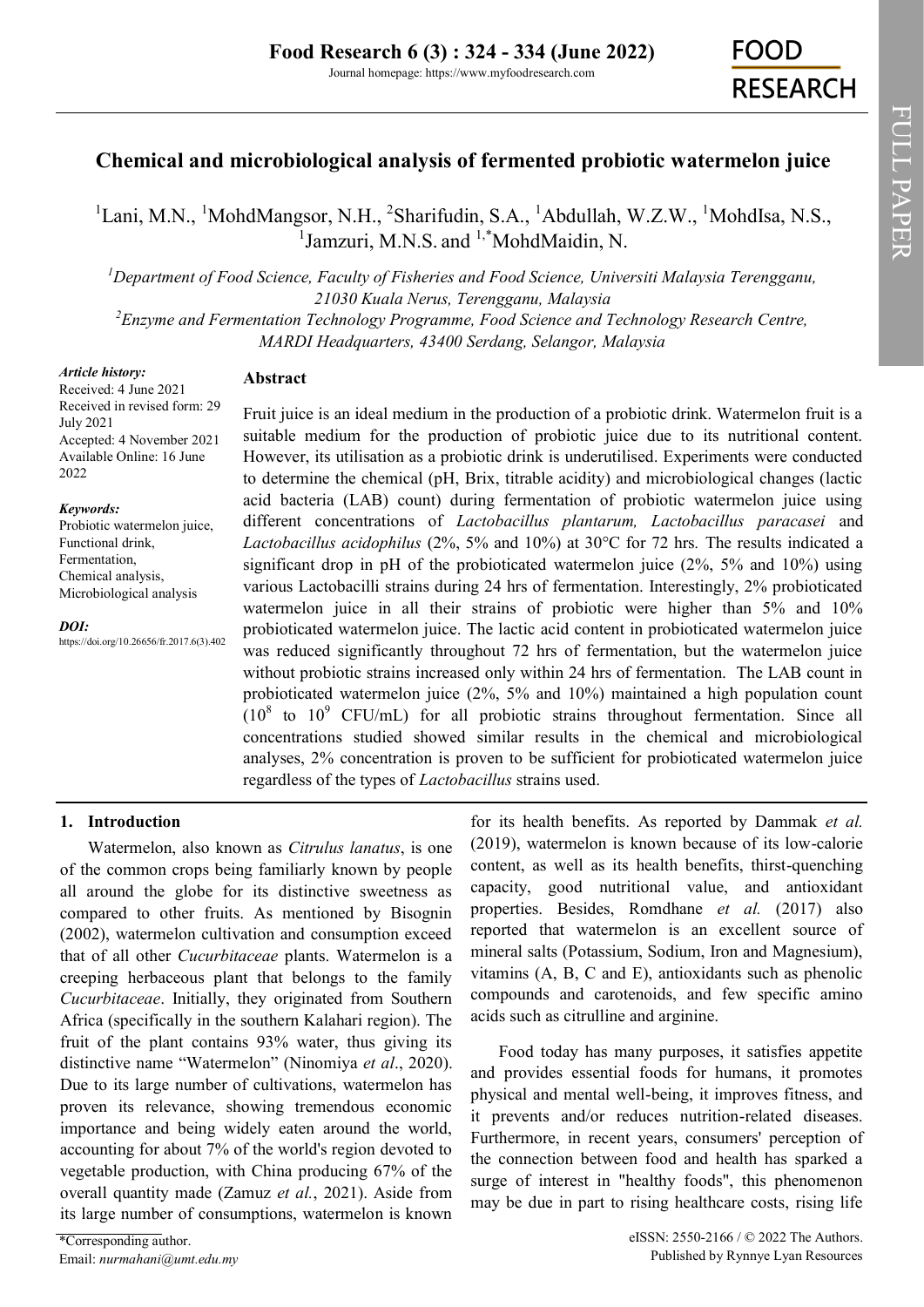expectancy, and older people's desire for a better quality of life in their later years (Granato *et al.*, 2010). Healthy food, or can also be known as "functional foods" are defined as food that, in addition to its dietary benefits, has additional beneficial effects or functions in the body. Functional foods include those that contain or are processed with bioactive compounds like dietary fibre, oligosaccharides, and active "friendly" bacteria that help keep intestinal bacterial strains in balance. Probiotics are part of a new wave of active ingredients that includes prebiotics, phytonutrients, and lipids, in addition to wellknown functional ingredients like vitamins, minerals, and micronutrients.

Watermelon juice, for example, has its own set of advantages due to its high concentration of lycopene, nutrients, and vitamins A, B, and C. The benefit of regular consumption of watermelon juice is it will increase blood concentration of lycopene and betacarotene (Edwards *et al.,* 2003). Probiotication of watermelon juice with various probiotic lactobacilli has improved the nutritional value of the juice (Sivudu *et al.*, 2014). In their study, *Lactobacillus fermentum* and *Lactobacillus casei* were found capable to grow well in watermelon juice without nutrient supplementation. Both strains produced significantly more titrable acidity expressed as lactic acid at 30°C of fermentation (Sivudu *et al.,* 2014).

Lactic acid bacteria, mainly *Lactobacilli* and *Bifidobacterium* have contributed to more than 90% of probiotic food supplements. Many experiments have been conducted on the method and development of probiotic products fermented with probiotic microbes, in addition to the identification of the health benefits of probiotic bacteria (Pakbin *et al.*, 2014). These LAB strains have been reported to suppress the growth of pathogenic bacteria (Salleh *et al.,* 2014; Salleh *et al.,* 2021). These bacteria include probiotic properties with health benefits (Nuraida, 2015; Ahmad *et al*., 2018).

Fruit and vegetable do not contain any dairy allergens that are suitable to be consumed by wide segments of people that can be one of the vehicles for the delivery and incorporation into the human intestine (Tuorila and Gardello, 2002). For instance, there is a genuine enthusiasm for the production of fruit-juicebased nutritional drinks fortified with probiotic and prebiotic ingredients. Fruit juices have been proposed as an ideal vehicle for practical wellness ingredients because they naturally provide valuable nutrients, have flavour profiles that appeal to people of all ages, and are viewed as nutritious and soothing (Tuorila and Gardello, 2002). The fruits and vegetables are high in functional food ingredients including minerals, vitamins, dietary fibres, and antioxidants, and they are free of dairy

allergens, which could discourage some people from eating those (Hasler *et al.*, 2002).

To the best of our knowledge, there is no comprehensive study on the viability of lactic acid bacteria (LAB) strains conducted in watermelon juice during the fermentation process with limited studies on the physicochemical of fermented watermelon juice. Therefore, this study aimed to determine the chemical and microbiological analyses of fermented watermelon juice using commercial probiotic strains during the fermentation process.

# **2. Materials and methods**

#### *2.1 Preparation of watermelon juice*

Ripe watermelon fruit was purchased from a local store (Kuala Terengganu) and kept at 4°C prior to use. The sample was then washed and peeled. The watermelon juice was prepared using a fruit juicing machine (National, MJ-68M, Malaysia). The juice produced was further pasteurized until it reaches the temperature of 80°C with a holding time of 15 mins (Mousavi *et al.*, 2011). Pasteurization was done by cooking the juice on the stove and controlling the temperature by using a thermometer.

### *2.2 Preparation of inoculum*

Commercial strains of Lactic acid bacteria (*Lactobacillus plantarum*, *Lactobacillus acidophilus* and *Lactobacillus paracasei*) were obtained courteously from the Malaysian Agricultural Research and Development Institute (MARDI), Serdang, Selangor in the form of freeze-dried. These cultures were originally purchased from UAS Labs, Madison, the USA, which is one of the few fully integrated suppliers of probiotic solutions [\(http://www.uaslabs.com\).](about:blank) The starters were cultured in 100 mL MRS broth for 24 hrs at 30˚C and transferred into a 50 mL centrifuge tube before being centrifuged at 8000 rpm, 15 mins, and 4°C. The pallet collected was washed with phosphate buffer saline (PBS) with pH 7.3 (Oxoid, UK) and mixed. The mixture was centrifuged again at 8000 rpm, 15 mins and 4˚C. The mixture was then washed again with PBS to be used as inoculum. Before the experiment, the purity of the cultures was confirmed by streaking them on MRS agar. The same single colony on MRS Agar indicated that the cultures were considered pure (Khatoon *et al.*, 2015).

# *2.3 Optical density*

The commercial probiotic cultures (*Lactobacillus plantarum, Lactobacillus acidophilus and Lactobacillus paracasei*) were grown in MRS broth. Fermentation was done in the incubator shaker (PROTECH, SI-50D,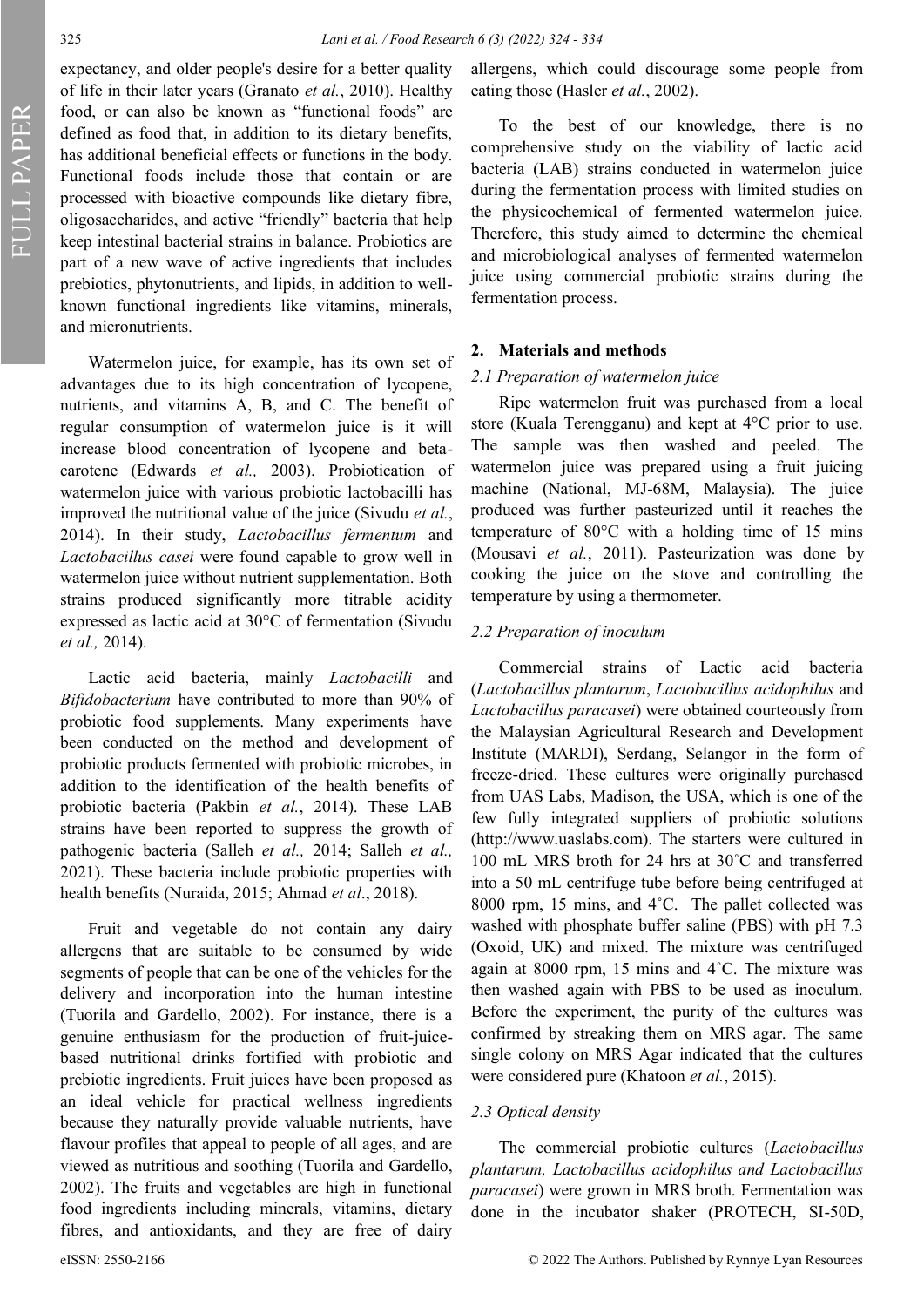Malaysia) for 48 hrs. The reading of the absorbance of the probiotic cultures was recorded at different time intervals, i.e. 0, 2, 4, 24, 26, 28, 46, and 48 hrs at 560 nm using a spectrophotometer (ThermoSpectronic, GENESYS 20, United States). LAB count was determined at time intervals of 0, 2-, 4-, 24-, and 26-hrs using MRS agar (Hoque *et al.*, 2010).

# *2.4 Fermentation of watermelon juice with lactic acid bacteria*

A fermentation experiment was conducted by using 200 mL transparent glass bottles. A bottle of the sample containing 100 mL of pasteurised watermelon juice without probiotics was treated as a control. The other three bottles containing 100 mL of pasteurized watermelon juice were inoculated with starter cultures. The samples of watermelon juice were inoculated with the same inoculum from each starter culture at three different concentrations of 2%, 5% and 10% v/v. They were then incubated at 30°C for 72 hrs. Samples were taken at 0, 24, 48, and 72 hrs for chemical analysis and microbiological analysis (Khatoon *et al.*, 2015).

### *2.5 Chemical analysis*

# *2.5.1 pH analysis*

The pH of watermelon juice was measured with a Benchtop pH meter (WTW series, Inolab, Germany). The pH was taken at 0, 24, 48, and 72 hrs intervals.

#### *2.5.2 Titrable acidity*

Total acidity was expressed as% lactic acid using the formula below. 10 mL of juice samples were added with 10mL of distilled water and the lactic acid percentage was determined by titrating the prepared samples with 0.1 N NaOH using phenolphthalein as an indicator until a light pink colour persists (Akin *et al.,* 2007).

% lactic acid =  $[(mL of 0.1 M NaOH) \times (0.9)] / [sample$ volume]

# *2.5.3 Total Soluble Solid*

The total soluble solid of the samples was taken as degree Brix by using a Refractometer (Milwaukee, MA871, United States) (Serpen, 2012).

#### *2.6 Microbiological analysis*

# *2.6.1 Determination of LAB count using MRS Agar*

Firstly, 10 mL of juice sample was mixed with 90 mL of MRS broth. The sample was incubated for 24 hrs at 30°C in a CO<sub>2</sub> incubator (Galaxy S, Model: 170-200, United Kingdom). After 24 hrs, 1.0 mL of sample was pipetted into a tube containing 9 mL of saline water (0.85% salt) for appropriate series of serial dilutions. Then, 0.1 mL of the sample was surface plated on de

Man, Rogosa and Sharpe (MRS) Agar (Oxoid, UK) plates in triplicates. The plates were then incubated at 30°C in a CO<sub>2</sub> incubator for 24-72 hrs (Khatoon *et al.,* 2015). Further biochemical tests were carried out for confirmation of LAB.

#### *2.6.2 Biochemical tests for selected bacteria*

#### *2.6.2.1 Gram-staining*

Gram staining was conducted by using the standard procedure (Smith *et al.*, 2005). Briefly, a loopful of bacteria was transferred aseptically onto a clean glass slide and was heat fixed using a Bunsen burner. The smeared area was flooded with crystal violet for 1 min. Then, it was rinsed with tap water, tilting the slide in order to rinse all stains. After that, the whole slide was covered with Lugol's iodine for 1 min. After 1 min, the washing step was repeated. With the slide slightly tilted, the iodine solution was washed off with 95% ethanol and was treated continuously with alcohol until the washings were pale violet. The slide was rinsed immediately with tap water. The smear was then covered with safranin solution to counterstain for 1 min and was rinsed again with tap water after 1 min. It was then blotted dry with a paper towel using firm pressure. The smear was examined with a compound microscope (Leica, DME, UK) starting from the low power objective and finally the immersion lens (Smith *et al.*, 2005).

#### *2.6.2.2 Catalase test*

The procedure was done according to Hitchins and Jinneman, (2011). Briefly, a small amount of colony was taken from isolates and placed on a slide. A few drops of hydrogen peroxide  $(H_2O_2)$  reagent were put onto the sample using a Pasteur pipette. The reaction was observed for bubbles formation (positive reaction) whilst no bubbles formation indicated a negative reaction.

#### *2.6.2.3 Oxidase test*

A piece of filter paper was prepared and moistens with tetramethyl-p phenylenediamine, a chromogenic reducing agent. A small number of bacteria colonies were rubbed onto the moist paper by using a toothpick. The presence of dark brown-purple colour showed a positive result, while no colour change showed a negative result (Shields and Cathcart, 2013).

#### *2.7 Statistical analysis*

All experiments were carried out in triplicate and the results were expressed as mean  $\pm$  SD (n = 3). Data generated from the experiments were analysed for significance using the one-way analysis of variance, ANOVA. Statistical analysis was obtained using Minitab 14 statistical software and significant differences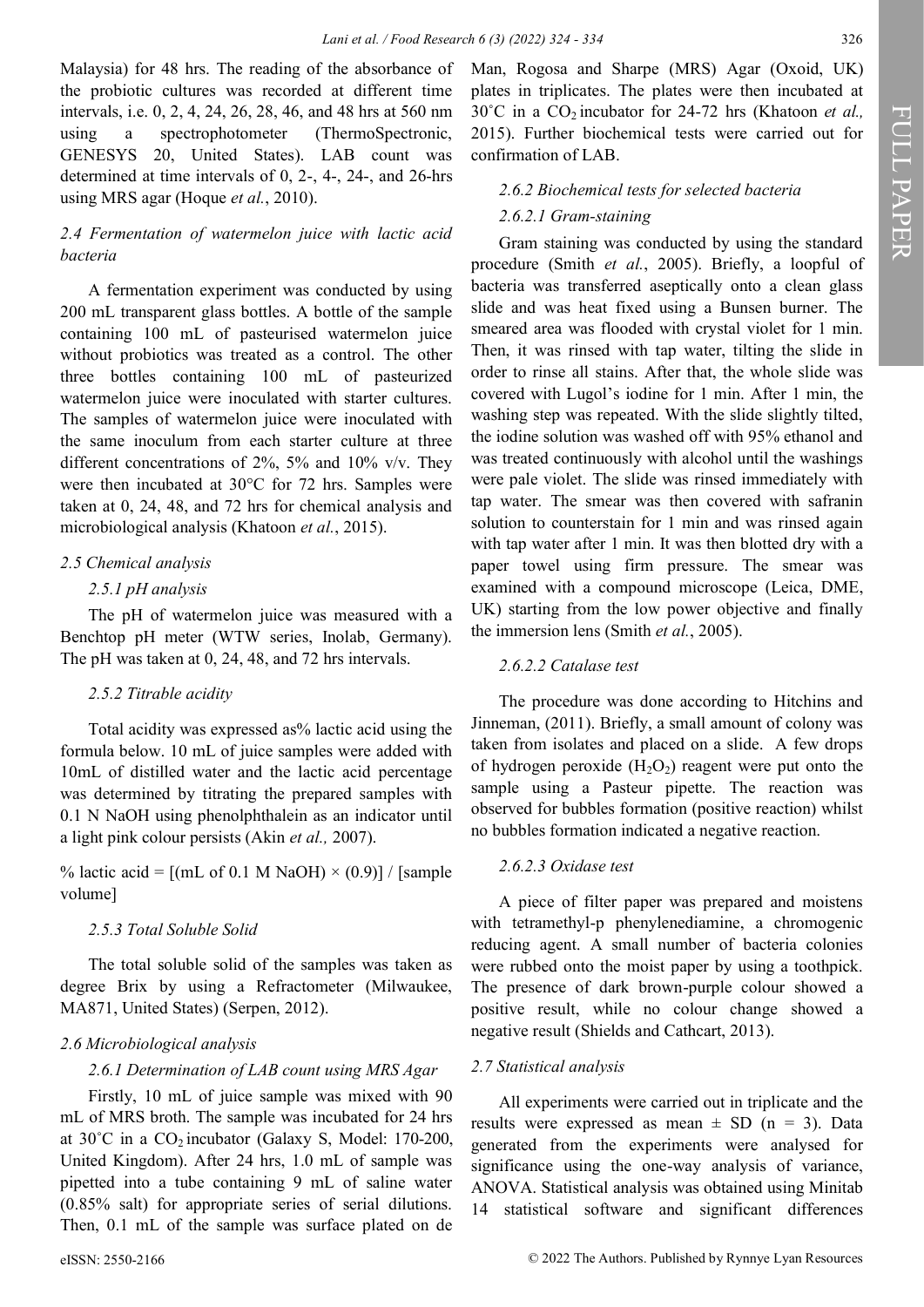$(p<0.05)$  between means were determined by Fisher's multiple range test.

#### **3. Results and discussion**

# *3.1 Optical density of probiotic lactic acid bacteria*

The optical density (560 nm) of 3 commercial probiotic strains of LAB, grown in MRS broth were monitored at different time intervals. The purpose of this experiment was to determine the growth curve of different strains of LAB. Figure 1 shows the absorbance of probiotic lactic acid bacteria before inoculating them into the watermelon juice. MRS broth without any lactic acid bacteria was prepared as a control.



Figure 1. Absorbance at 560 nm for probiotic culture used

In Figure 1, it can be seen that the absorbance for the control sample is 0 for 0 hr until 48 hrs of incubation time. It was confirmed that without LAB, no growth of microbes was observed through optical density at 600 nm. For *L. plantarum*, zero absorbance was observed while *L. paracasei* showed less than 0 absorbance values during the first 4 hrs of incubation. The results then showed a similar trend for both of the strains whereby an increase in absorbance to more than 2 was observed at 24 hrs to 28 hrs of incubation time. However, a slight decrease in absorbance was observed after 46 hrs. For *L. acidophilus*, the absorbance was in the range of zero from 0 h until 28 hrs. An increase in the absorbance to the value of 1 to 2 was only observed at 46 hrs to 48 hrs of incubation. Both *L. plantarum* and *L. paracasei,* reached the maximum absorbance at 24 hrs of incubation in MRS broth while for *L. acidophilus,* the maximum absorbance was at 46 hrs.

In order to support the results obtained from optical density, the total viable count of the LAB was determined as shown in Table 1. From the results obtained, it was determined that by comparing the three strains, *L. acidophilus* had the slowest growth rate while *L. plantarum* and *L. paracasei* shows similar and comparable growth rate. The number of viable cells at maximum absorbance was  $2.52 \times 10^9$  CFU/mL and  $9.00\times10^{7}$  CFU/mL for *L. plantarum* and *L. paracasei*, respectively (Table 1). From the results, the most suitable time to inoculate probiotic lactic acid bacteria into the watermelon juice was after 24 hrs of incubation time. It has been suggested previously that the ideal cell count for inoculation is between the range of  $10^7$  to  $10^8$ CFU/ mL with an absorbance of 0.6-0.8 (Trontel *et al.,* 2010).

Table 1. LAB Count (CFU/mL) before inoculated into watermelon juice

| Time<br>(hrs) | Control | plantarum          | acidophilus        | L. paracasei         |  |
|---------------|---------|--------------------|--------------------|----------------------|--|
| 0             |         | $5.72\times10^{5}$ |                    | $2.40\times10^{5}$   |  |
| 2             |         | $5.32\times10^{5}$ |                    | $3.88 \times 10^{5}$ |  |
| 4             |         | $6.44\times10^{6}$ | $7.9\times10^{6}$  | $9.00\times10^{5}$   |  |
| 24            |         | $2.52\times10^{9}$ | $8.00\times10^{7}$ | $9.00\times10^{7}$   |  |
| 26            |         | $1.93\times10^{9}$ | $1.00\times10^{5}$ | $5.00\times10^{8}$   |  |

#### *3.2 pH analysis*

Figure 2 shows the changes in pH value of probiotic watermelon juice fermented with three strains of LAB namely *L. plantarum* (2A), *L. paracasei* (2B) and *L. acidophilus* (2C) with four different concentrations; 0%, 2%, 5% and 10% (w/v) at time of 0 hr, 24 hr, 48 hr, and 72 hr respectively. The control sample had the highest pH as compared to samples treated with 2%, 5%, and 10% of LAB during the fermentation time. During 0h fermentation time, there was no significant difference ( $p > 0.05$ ) of pH between 0%, 2% and 5% concentration of bacteria used but was only noted at 10% concentration. No significant difference (p>0.05) was noted in the pH during 24 hrs of fermentation at 0% concentration between the three bacteria used, but there was a significant reduction of pH when the bacteria concentration increased to 2-10% for all three bacteria used at the same fermentation time. At 48 hrs fermentation time, there was no significant difference  $(p>0.05)$  between the control sample with 2% for samples containing *L. plantarum* but a difference was observed between control with samples containing 2%, 5% and 10% of *L. paracasei* and *L. acidophilus*. During the 72 hrs of fermentation time, the pH of the juices becomes insignificantly different at  $(p<0.05)$  for all concentrations used. The juice's samples were inoculated with *L. plantarum* at 2%, 5% and 10% showing a rapid decrease in pH at the beginning of the fermentation process which was from 0 hr to 24 hrs and then slowly decreases after 24 hrs of fermentation time. The same trends were also observed in *L. paracasei* and *L. acidophilus*. A rapid decrease in pH at the beginning of fermentation increases the acidity and hence minimizes the influence of spoilage bacteria (Karovica *et al.*, 2003).

From the results obtained, the pH of the watermelon juice was greatly reduced to 3 after 24 hrs up to 72 hrs of fermentation time when 2%, 5% and 10% of lactic acid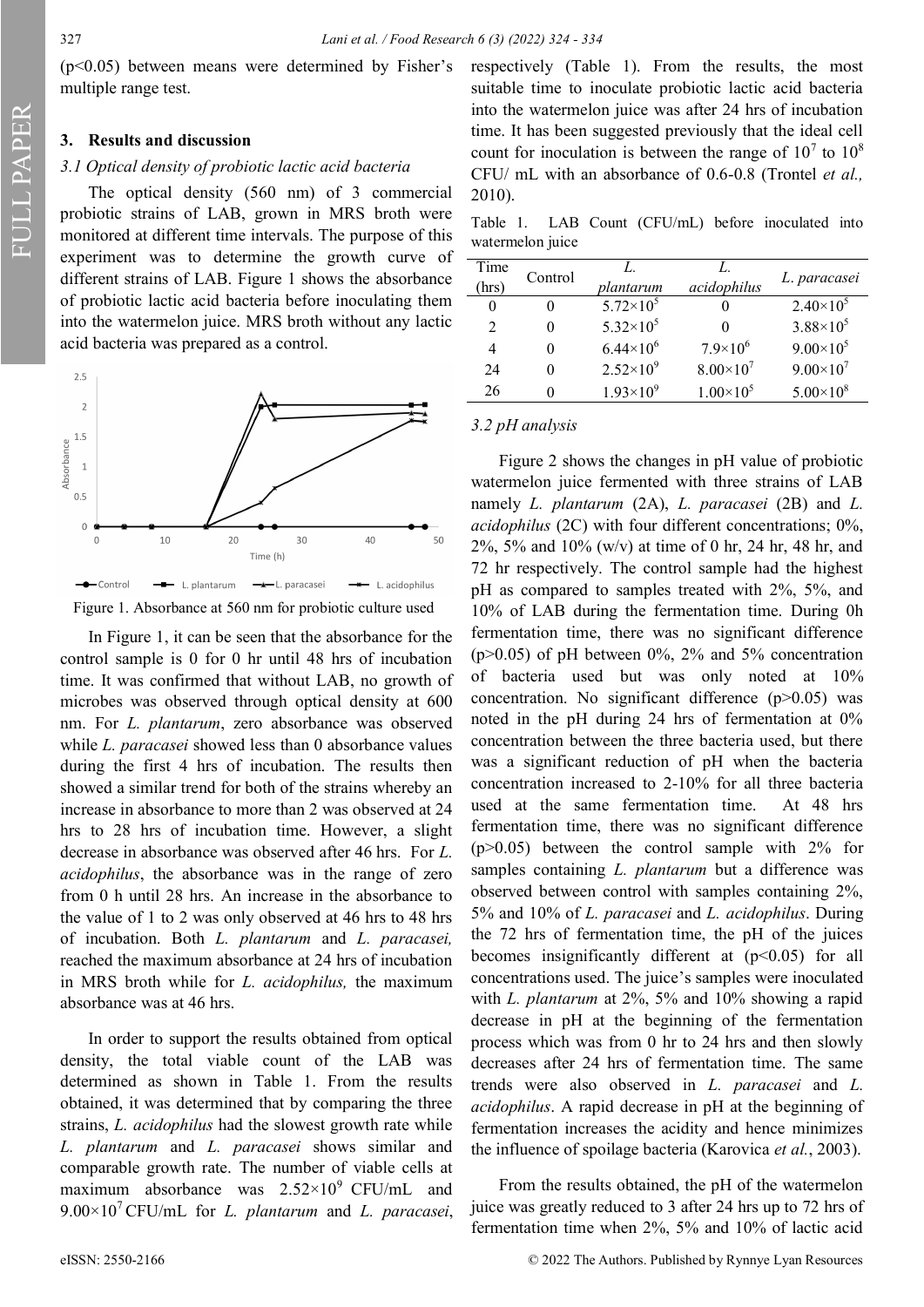bacteria were introduced into the juice. During the fermentation of probiotic juice, the medium pH decreased as a result of the accumulation of organic acids, including lactic acid (Giori *et al.*, 1985). Shukla *et al.*, (2013) investigated the production of probiotic pineapple juice by *L. acidophilu*s and whey. In their study, the pH reduced from 4.36 to 3.87 during fermentation. The same observation was also noted in the present study.



Figure 2. pH of probiotic watermelon juice fermented with (A) *L. plantarum,* (B) *L. paracasei* and (C) *L. acidophilus.*  Different letters between groups indicates significant difference at  $p<0.05$  (n = 3).

Lactic acid bacteria are generally fastidious on artificial media, but they grow readily in most food substrates and help in lowering the pH rapidly to a point where competing organisms are no longer able to grow. The presence of *Leuconostoc* and *Lactic Streptococci* generally caused the reduction of pH to about 4.0 to 4.5 while some of the *Lactobacilli* to about pH 3.5, before inhibiting their growth. Tolerance to low pH levels and bile salts is vital for bacteria to survive and grow in the gastrointestinal tract, making these the main requirements for bacteria to be considered probiotics. A previous study has demonstrated that *L. plantarum*  exhibited good growth at the pH value of 3 to 5. Bacteria

are generally sensitive to the stomach's low pH values. However, some LAB can survive and grow at a relatively low pH because they have a system that simultaneously transports lactic acid and protons to the cell's exterior (Ramirez *et al.*, 2013).

#### *3.3 Brix analysis*

Figure 3 shows the Brix reading of probiotic watermelon juice fermented with three strains of LAB namely *L. plantarum* (Figure 3A)*, L. paracasei* (Figure 3B) and *L. acidophilus* (Figure 3C) at four different concentrations and fermentation times. In Figure 3A, the reduction of the Brix value was observed during a long fermentation time. This result was expected as the glucose was consumed by the bacteria with an increase in fermentation time. However, it is interesting to note that the Brix reading of watermelon juices treated with 2% probiotic bacteria was higher as compared to the others in all fermentation times. This could be due to the formation of free sugars and amino acids (Salmerón *et al*., 2014). Figure 2B shows the Brix reading of the probiotic watermelon juice inoculated with *L. paracasei*



Figure 3. Brix of probiotic watermelon juice fermented with (A) *L. plantarum,* (B) *L. paracasei* and (C) *L. acidophilus.*  Different letters between groups indicates significant difference at  $p<0.05$  (n = 3).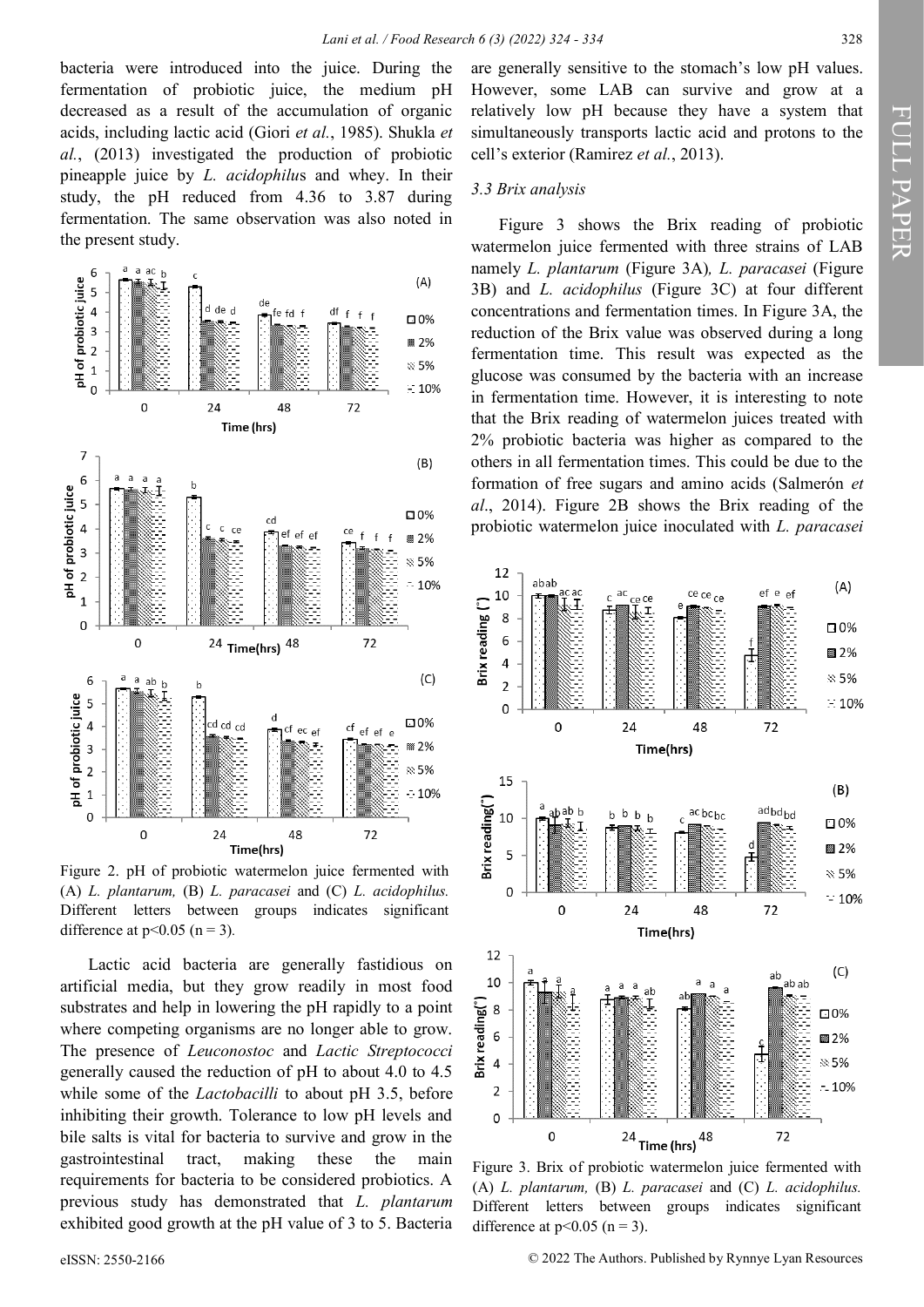per cent lactic acid (%)

cent lactic acid(%)

Per

cent lactic acid(%)

per

concentrations of *L. paracasei*.

The lactic acid content in the control (0%) probiotic juice was increased after 24 hrs of fermentation time and then decreased at 48 hrs and 72 hrs of fermentation time while for samples containing 2% bacteria, a decrease in lactic acid content occurred after 24 hrs of fermentation time followed by an increase in percentage at 48 hrs and 72 hrs. For samples containing 5% and 10% of bacteria, an increase in lactic acid content was observed after 72 hrs of fermentation for both samples of *L. plantarum* and *L. paracasei*, while for samples fermented with *L. acidophilus*, a reduction in lactic acid content was observed. The variations in acidity values during the fermentation process are due to the distinct amounts of sugars available within these substrates which were

at various concentrations. In general, there was no significant difference at  $(p>0.05)$  in the Brix reading between 0%, 2% and 5% concentration of bacteria used. In addition, there was a significant difference in the Brix reading of the juices between 0% and 10% of the bacteria used at 24 hrs fermentation time. Interestingly, a significant ( $p<0.05$ ) increase of Brix value was observed between control and 2% of *L. paracasei* at 48 hrs and 72 hrs fermentation time. The same observation was noted in Figure 2C where no significant changes in Brix value were noted during the first 24 hrs of fermentation time when fermented with *L. acidophilus*. After 24 hrs of fermentation, there was no significant difference (p>0.05) in Brix value between 0%, 2%, 5% and 10% concentration of *L. acidophilus* used. The same trend was noted during the 48 hrs fermentation time. However, at 72 hrs fermentation time, there was a significant difference (p<0.05) noted on the Brix reading between the juices treated with 0% probiotic bacteria with another three concentrations of 2%, 5% and 10%.

#### *3.4 Titrable acidity*

Figure 4 shows the changes in Titrable acidity expressed as% lactic acid of probiotic watermelon juice fermented with  $0\%$ ,  $2\%$ ,  $5\%$  and  $10\%$  (w/v) of LAB namely *L. plantarum* (4A), *L. paracasei* (4B), and *L. acidophilus* (4C) at time 0 hr, 24 hrs, 48 hrs, and 72 hrs.

During 0 hr of fermentation time, there was no significant difference ( $p>0.05$ ) between 5% and 10% concentration for all bacterial strains. However, a significant difference  $(p<0.05)$  was observed between samples of  $0\%$  with each  $2\%$ ,  $5\%$  and  $10\%$ concentrations of *L. plantarum* while no significant difference was observed between samples of 0% with 2%, 5% and 10% concentration of *L. acidophilus*. During 24 hrs of fermentation time, no significant difference (p>0.05) was observed between samples fermented with 2%, 5% and 10% concentrations of bacteria. However, a significant difference was observed (p<0.05) between samples of 0% bacterial concentration with samples of 2%, 5% and 10% concentration respectively for all strains. At 48 hrs of fermentation time, significantly different  $(p<0.05)$  results were shown by samples with 2% and 5% concentration and also 5% and 10% concentration for *L. plantarum*. However, no significant differences (p>0.05) were observed between samples of 0% with each of the samples containing 2%, 5% and 10% concentrations of bacteria for all strains. At 72 hrs of fermentation time, there was no significant difference  $(p>0.05)$  in lactic acid content for all samples of *L. plantarum* and *L. acidophilus* while a significant difference  $(p<0.05)$  was observed between the control samples and samples containing 2%, 5% and 10%

Figure 4. Percentage of lactic acid during fermentation of watermelon juice fermented with (A) *L. plantarum,* (B) *L. paracasei* and (C) *L. acidophilus.* Different letters between groups indicates significant difference at  $p<0.05$  ( $n=3$ ).

Time(hrs)

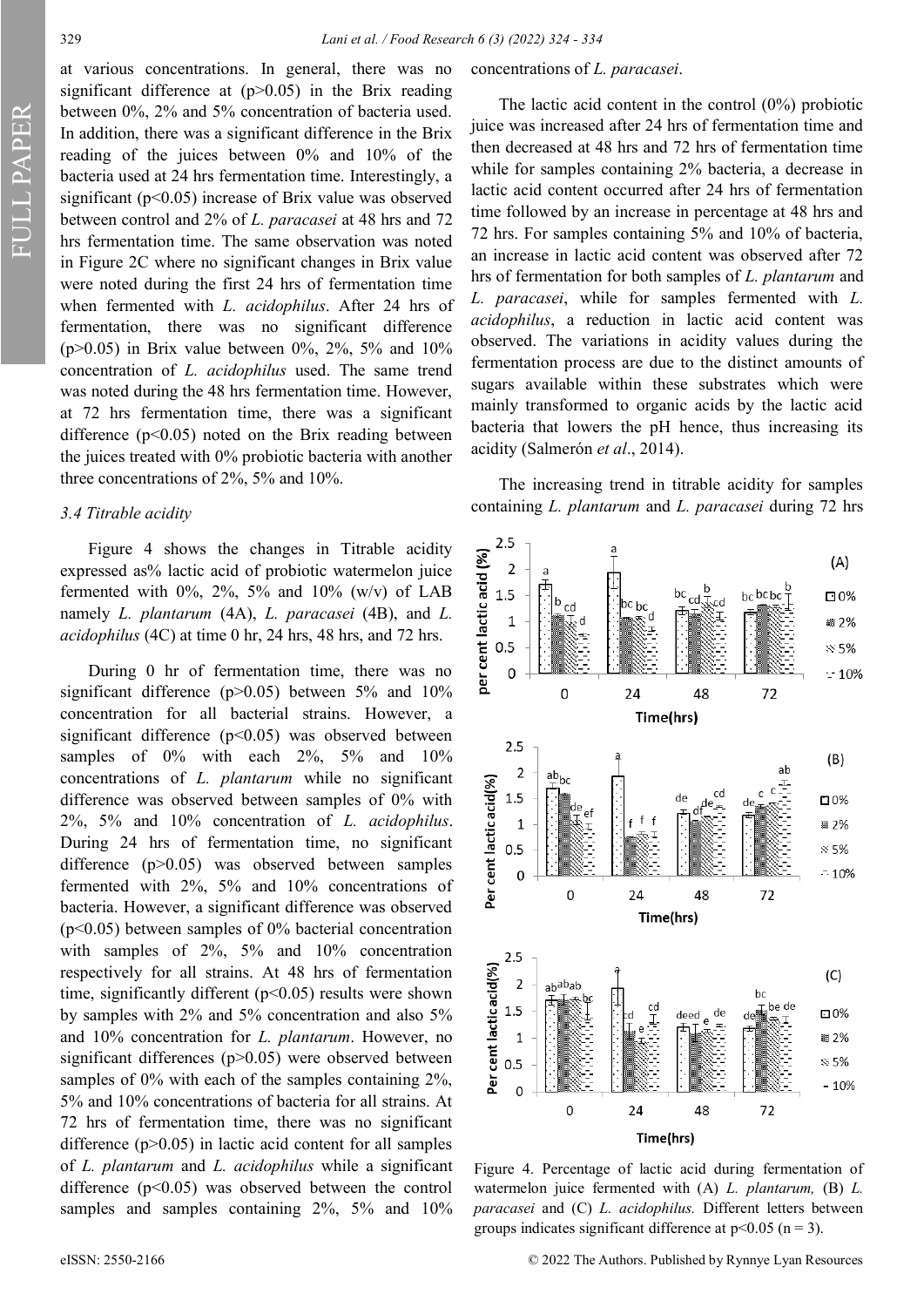10

8 6

 $\overline{4}$ 

 $\overline{2}$ 

0 LAB<sup>(</sup>

10

 $CFU/mL$ 

 $\mathsf{COUNT}\left(\mathsf{log}_{10}\right)$ 

 $bc$  ac  $\frac{ab}{b}$ 

0

of fermentation time with samples containing 10% of bacterial concentration shows the highest lactic acid content indicating the suitability of these strains in the production of watermelon probiotic juice. The results obtained were similar to the findings by Hussain *et al.* 2009) in which the average titrable acidity of probiotic yoghurt was 1.41%. Similar observations were also reported by Tarakci and Erdogan (2003) and Güler‐Akin (2005) who observed an increase in total Titrable acidity during the storage period. A study done by Mousavi *et al.* (2011) indicated that lactic acid in pomegranate juice was produced by all the strains (*L. acidophilus* DSMZ 20079*, L. plantarum* DSMZ 20174*, L. delbrueckii*  DSMZ 20006*, L. paracasei* DSMZ 15996) and its concentration increased as the fermentation commenced.

From these studies, it can be concluded that the best probiotic juice must contain a high percentage of lactic acid as it indicates the ability of lactic acid bacteria to metabolise sugar in the juice and converts it to lactic acid. The ability to metabolise the natural sugar in the juice shows that the probiotic bacteria could retain their survival and eventually exerts their beneficial properties to the consumers. Besides that, lactic acid can also be used as a preservative (acidifier) and flavour-enhancing agent by the food industry (Papagianni, 2012). Therefore, probiotic watermelon juice with a 10% concentration of *L. plantarum* and *L. acidophilus* was the best probiotic juice.

# *3.5 Microbiological analysis of probiotic watermelon juice*

# *3.5.1 LAB count in log10 (CFU/mL) during fermentation of probiotic watermelon juice*

The bacterial cell count was determined in  $log_{10}$ (CFU/mL) of probiotic watermelon juice fermented with 0%, 2%, 5% and 10% (w/v) of *L. plantarum, L. paracasei* and *L. acidophilus* during fermentation. The results are displayed in Figure 5. Samples inoculated with 0% cell concentration were treated as controls.

Figure 5 (A) shows the LAB count of probiotic watermelon juice inoculated with *L. plantarum* at 0 hr, 24 hrs, 48 hrs and 72 hrs of fermentation time. From 0 hr of fermentation time up to 72 hrs, no significant difference (p>0.05) was observed between samples inoculated with 2%, 5% and 10% of *L. plantarum*, but a significant difference  $(p<0.05)$  was observed between control samples of 0% bacterial concentrations with inoculated samples at all concentrations. Figure 5 (B) shows the LAB count of the probiotic watermelon juice inoculated with *L. paracasei*. A similar trend of bacterial growth was observed whereby the LAB count of the juice treated with 2%, 5%, and 10% *L. paracasei* was also significantly higher ( $p$ <0.05) than control during 0

hr, 24 hrs, 48 hrs and 72 hrs of fermentation time. No significant difference (p>0.05) of LAB count was observed between samples containing 2%, 5% and 10% from 0h to 72 hrs of fermentation time. The LAB counts of the probiotic watermelon juice inoculated with *L. acidophilus* at different concentrations are shown in Figure 5 (C). A significant difference  $(p<0.05)$  in LAB counts was observed between the control sample (0% concentration) and inoculated samples of 2%, 5% and 10% of bacteria at 0 hr, 48 hrs and 72 hrs of fermentation time. However,  $(p<0.05)$  a significant difference in LAB count was only observed between the control sample and the sample containing 2% of bacteria at 24 hrs.

 $ab$ <sub>ab</sub> $\frac{ab}{c}$ 

48

 $ab$ ab  $\frac{ab}{T}$ 

 $ab^{\text{ab}}$  ab

24

Time(hrs)

cc

ab ab ab

72

ab ab ab

bc

₩Ŧ

 $(A)$ 

 $.0\%$ 

■ 2%

 $\approx$  5%

 $-10%$ 



Figure 5. LAB count in  $log_{10}$  CFU/mL during fermentation of probiotic watermelon with (A) *L. plantarum,* (B) *L. paracasei*  and (C) *L. acidophilus.* Different letters between groups indicates significant difference at  $p<0.05$  (n = 3).

From the results, the increase in the LAB count of the control sample (0% concentration of bacteria) during 72 hrs of fermentation was due to the presence of naturally occurring lactic acid bacteria. It has been reported in a previous study that a total of 58 acidproducing bacteria were isolated from the young watermelon fruit samples (Chena *et al.,* 2016). In addition, all of the three strains of commercial probiotic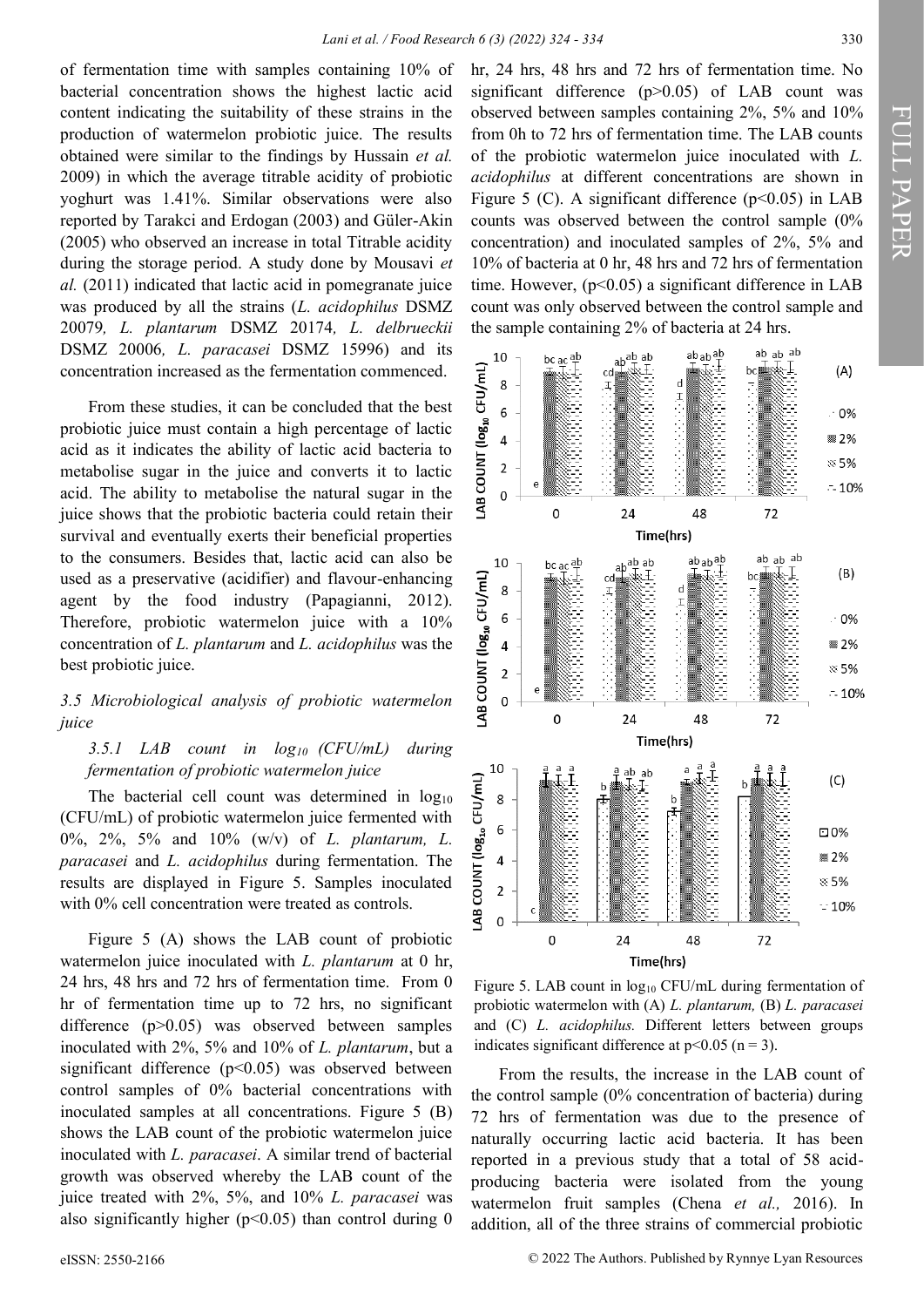LAB used (*L. plantarum, L. paracasei* and *L. acidophilus*) have a count of between 8 to 9  $log_{10}$  CFU/ mL or has the viability between  $10^8$  to  $10^9$  CFU/mL. Different levels of probiotic bacteria in Bio-Yogurts have been recommended and specified, in order to exert the claimed health effects and are considered as probiotic products. The National Yogurt Association (NYA) of the United States specifies that  $10^8$  CFU/mL of lactic acid bacteria at the time of manufacture are required to use the NYA 'Live and Active Culture' logo on the products containers (Ostlie *et al.,* 2003). In Japan, the Fermented Milks and Lactic Acid Bacteria Beverages Association has specified a minimum of  $10^7$  CFU/mL of *Bifidobacteria* to be present in fresh dairy products as a standard (Ishibashi *et al.,* 1993). Therefore, maintaining the probiotic bacteria viability and survivability during product manufacturing and storage is a very crucial factor for effective probiotic products.

From the result, three strains of probiotic lactic acid bacteria tested in this study were suitable to be used for producing watermelon based probiotic drinks. The reasons why these cultures were used are because their effectiveness as probiotic cultures has been measured by UAS Laboratories before being used in food products such as clinical studies. According to Collins *et al.* (1998), proper *in vitro* studies should establish the potential health benefits of probiotics prior to undertaking *in vivo* trials. Tests such as acid and bile tolerance, antimicrobial production and adherence ability to human intestinal cells should be performed depending on the proposed health benefits by the UAS Laboratories. To clarify the identity of a probiotic present in the food, it was recommended that the microbial species be stated on the label. If a selection process has been undertaken at the strain level, the

identity of the strain should also be included, since the probiotic effect seems to be strain specific. There is a need to accurately enumerate the probiotic bacteria in food products in order to include them on the label. The label should state the viable concentration of each probiotic present at the end of shelf life (Reid *et al.*, 2001).

# *3.6 Biochemical tests for LAB*

Table 2 shows the result of a biochemical test for lactic acid bacteria isolated from the probiotic watermelon juice during the fermentation process. The biochemical test was conducted to confirm the presence of lactic acid bacteria that was introduced into the juice and to ensure that no contamination occurs during the analysis.

From Table 2, all of the lactic acid bacteria were identified as Gram-positive bacteria with a negative result on the catalase and oxidase test. The control was the plate with unknown bacteria that was isolated from the watermelon juice sample. Lactic acid bacteria are identified as Gram-positive, non-spore-forming rods, catalase-negative, usually non-motile, do not reduce nitrate, able to utilize glucose and in the absence of indole (Sheeladevi and Ramanathan, 2011). The control and the three strains of *L. plantarum, L. paracasei* and *L. acidophilus* were subjected to Gram staining and they were examined under a compound microscope. All the strains including the control sample gave blue-purple colour with staining; hence they all were Gram-positive bacteria (Devi *et al.*, 2013). The control (watermelon juice without probiotic lactic acid bacteria) may have natural LAB that is an inhabitant in the watermelon fruits. Based on the previous study, a total of 58 acidproducing bacteria were isolated from the young

|  | Table 2. Results for biochemical tests of probiotic lactic acid bacteria in the watermelon juice |
|--|--------------------------------------------------------------------------------------------------|
|  |                                                                                                  |

| Bacteria       |                  | Gram-staining  |                | Catalase test  |                | Oxidase test   |                |
|----------------|------------------|----------------|----------------|----------------|----------------|----------------|----------------|
|                |                  | R <sub>1</sub> | R <sub>2</sub> | R <sub>1</sub> | R <sub>2</sub> | R <sub>1</sub> | R <sub>2</sub> |
|                | $0$ hrs          | $+$            | $+$            |                |                |                |                |
|                | 24 hrs           | $^{+}$         | $^{+}$         |                |                |                |                |
| L. plantarum   | 48 hrs           | $^{+}$         | $^{+}$         |                |                |                |                |
|                | 72 hrs           | $^{+}$         | $^{+}$         |                |                |                |                |
|                | 0 <sub>hrs</sub> | $^{+}$         | $+$            |                |                |                |                |
|                | 24 hrs           | $^{+}$         | $^{+}$         |                |                |                |                |
| L. paracasei   | 48 hrs           | $^{+}$         | $^{+}$         |                |                |                |                |
|                | 72 hrs           | $^+$           | $^{+}$         |                |                |                |                |
|                | 0 <sub>hrs</sub> | $+$            | $+$            |                |                |                |                |
|                | 24 hrs           | $^{+}$         | $^{+}$         |                |                |                |                |
| L. acidophilus | 48 hrs           | $+$            | $^{+}$         |                |                |                |                |
|                | 72 hrs           | $^{+}$         | $^{+}$         |                |                |                |                |
|                | 0 <sub>hrs</sub> | ND             | ND             | ND             | ND             | ND             | ND             |
| Control        | 24 hrs           | $^{+}$         | $^{+}$         |                |                |                |                |
|                | 48 hrs           | $^{+}$         | $^{+}$         |                |                |                |                |
|                | 72 hrs           | $^{+}$         | $^{+}$         |                |                |                |                |

 $R1$  = Replicate 1,  $R2$  = Replicate 2, ND = Not Detected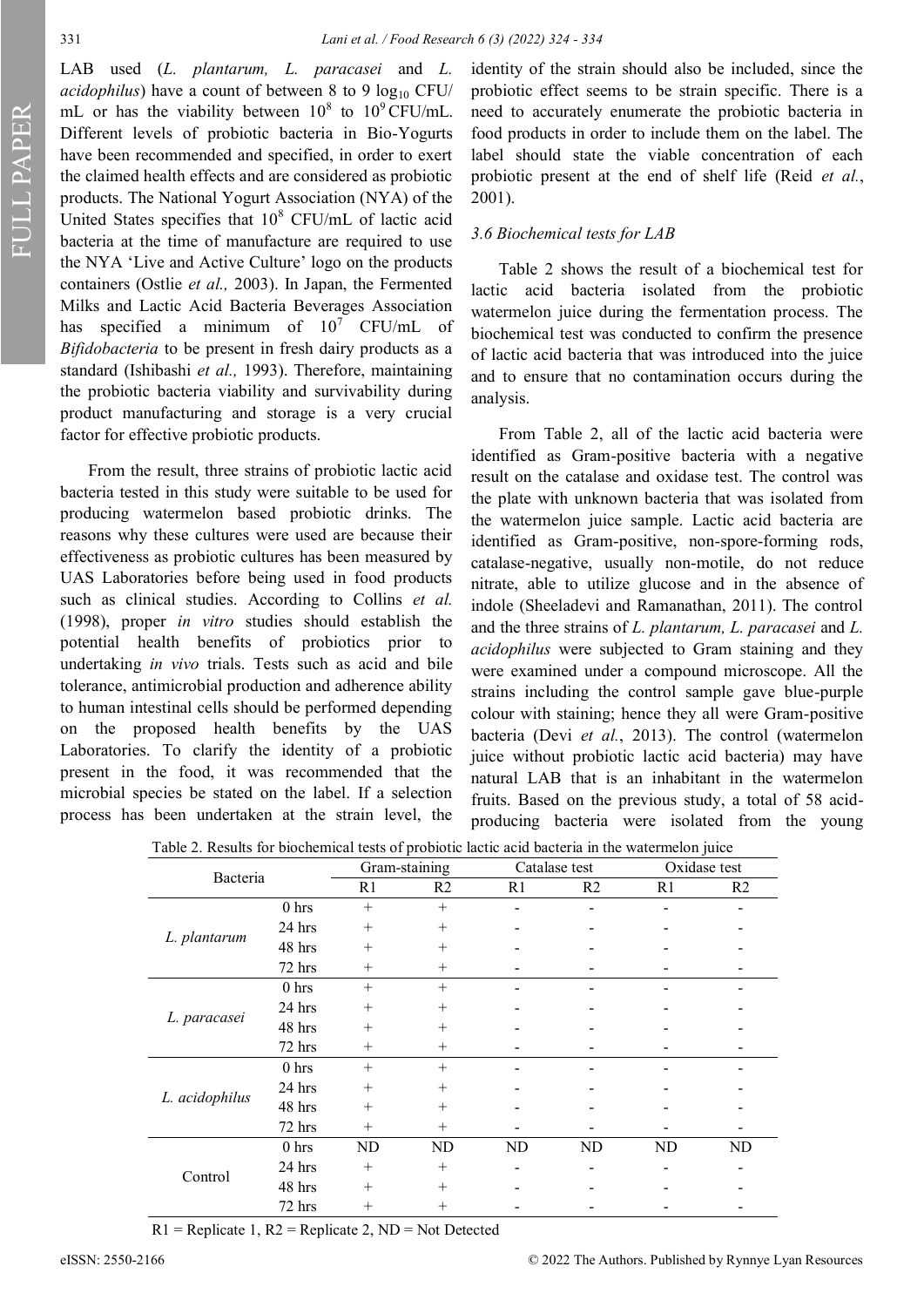watermelon fruit samples. The total 176 isolates were initially divided into six groups (R1-R6) according to cell morphology and the results of the 16S rDNA RFLP analysis. The results identified group R1 isolates as *L. plantarum-*related species (Chena *et al.,* 2016).

A catalase test was done to test the ability of the organism to produce catalase. The oxidation of flavoproteins invariably results in the formation of hydrogen peroxide as one major product. In addition, this oxidation (and other oxygenation) produce small quantities of an even more toxic radical. In aerobes and aerotolerant aerobes, the potentially lethal accumulation of oxygen is prevented by the enzyme superoxide dismutase which catalyses it to hydrogen peroxide and oxygen. Catalase lies close to the cell membrane. A positive result was detected by the formation of air bubbles and negative results show no air bubbles. The growth of lactic isolates in the MRS medium was clear. Their growth was not accompanied by any appearance of gas bubbles. The total lack of  $CO<sub>2</sub>$  gas for all strains tested was an indicator of the homo-fermentative type. The preliminary test makes it possible to confirm the genus of the bacteria as *Lactobacillus* spp. (Holzapfel, 2002).

An Oxidase test was done to detect the presence of cytochrome C and hence the production of oxidase enzyme by the given test organism. Positive results on the oxidase test indicate that the test organism was able to develop purple colour due to oxidation of the reagent after the colony was directly applied with the oxidase reagent. The negative result did not show the purple colour (Hemraj *et al.*, 2013). The negative results of the oxidase test confirm the presence of *Lactobacillus* spp.

# **4. Conclusion**

In conclusion, three different strains of commercial probiotic lactic acid bacteria, *L. plantarum, L. paracasei* and *L. acidophilus* produced different results in the chemical analyses and also microbiological analyses. The pH of all juices samples was significantly changed during the time of incubation but was not affected by bacterial concentration. Moreover, no significant difference  $(p>0.05)$  was observed in the Titrable acidity of the watermelon juice during the time of incubation but differ with different concentrations of lactic acid bacteria used. However, no significant difference  $(p>0.05)$  were shown in the Brix reading of the watermelon juice with the function of both times of incubation and different concentration of lactic acid bacteria used. In addition, the duration of incubation time does not significantly affect  $(p>0.05)$  the LAB count of the juices but was affected by the concentration of the bacteria. Therefore, all three

strains are suitable for the development of probiotic watermelon juice. In future, the sensorial aspect could be further studied to confirm the acceptability of this juice.

# **Conflict of interest**

The authors declare no conflict of interest.

# **Acknowledgements**

The authors would like to thank MARDI, Serdang for the collaboration with UMT. The authors would like to thank the financial support and assistance of laboratory staff from the Faculty of Fisheries and Food Science, UMT.

# **References**

- Ahmad, A., Yap, W.B., Kofli, N.T. and Ghazali, A.R. (2018). Probiotic potentials of *Lactobacillus plantarum* isolated from fermented durian (Tempoyak), a Malaysian traditional condiment. *Food Science and Nutrition*, 6(6), 1370-1377. https:// doi.org/10.1002/fsn3.672
- Akin, M.B., Akin M.S. and Kyrmacy, Z. (2007). Effects of inulin and sugar levels on the viability of yoghurt and probiotic bacteria and the physical and sensory characteristics in probiotic ice-cream. *Food Chemistry*, 104(1), 93–99. https://doi.org/10.1016/ j.foodchem.2006.11.030
- Bisognin, D.A. (2002). Origin and evolution of cultivated cucurbits. *Ciência Rural*, 32(4), 715–723. https://doi.org/10.1590/s0103-84782002000400028
- Chen, Y.-S., Wu, H.-C., Yu, C.-R., Chen, Z.-Y., Lu, Y.- C. and Yanagida, F. (2016). Isolation and characterization of lactic acid bacteria from xi-guamian (fermented watermelon), a traditional fermented food in Taiwan. *Italian Journal of Food Science*, 28(1), 9–14. https://doi.org/10.14674/1120- 1770/ijfs.v451.
- Collins, J.K., Thornton, G. and O'Sullivan, G.O. (1998). Selection of probiotic strains for human applications. *International Dairy Journal*, 8(5-6), 487-490. https:// doi.org/10.1016/S0958-6946(98)00073-9
- Dammak, M.I., Salem, Y.B., Belaid, A., Mansour, H.B., Hammami, S., Le Cerf, D. and Majdoub, H. (2019). Partial characterization and antitumor activity of a polysaccharide isolated from watermelon rinds. *International Journal of Biological Macromolecules*, 136, 632–641. https://doi.org/10.1016/ j.ijbiomac.2019.06.110
- Devi, M., Rebecca, L.J. and Sumathy, S. (2013). Bactericidal activity of the lactic acid bacteria *Lactobacillus delbreukii. Journal of Chemical and*

FULL PAPER

FULL PAPER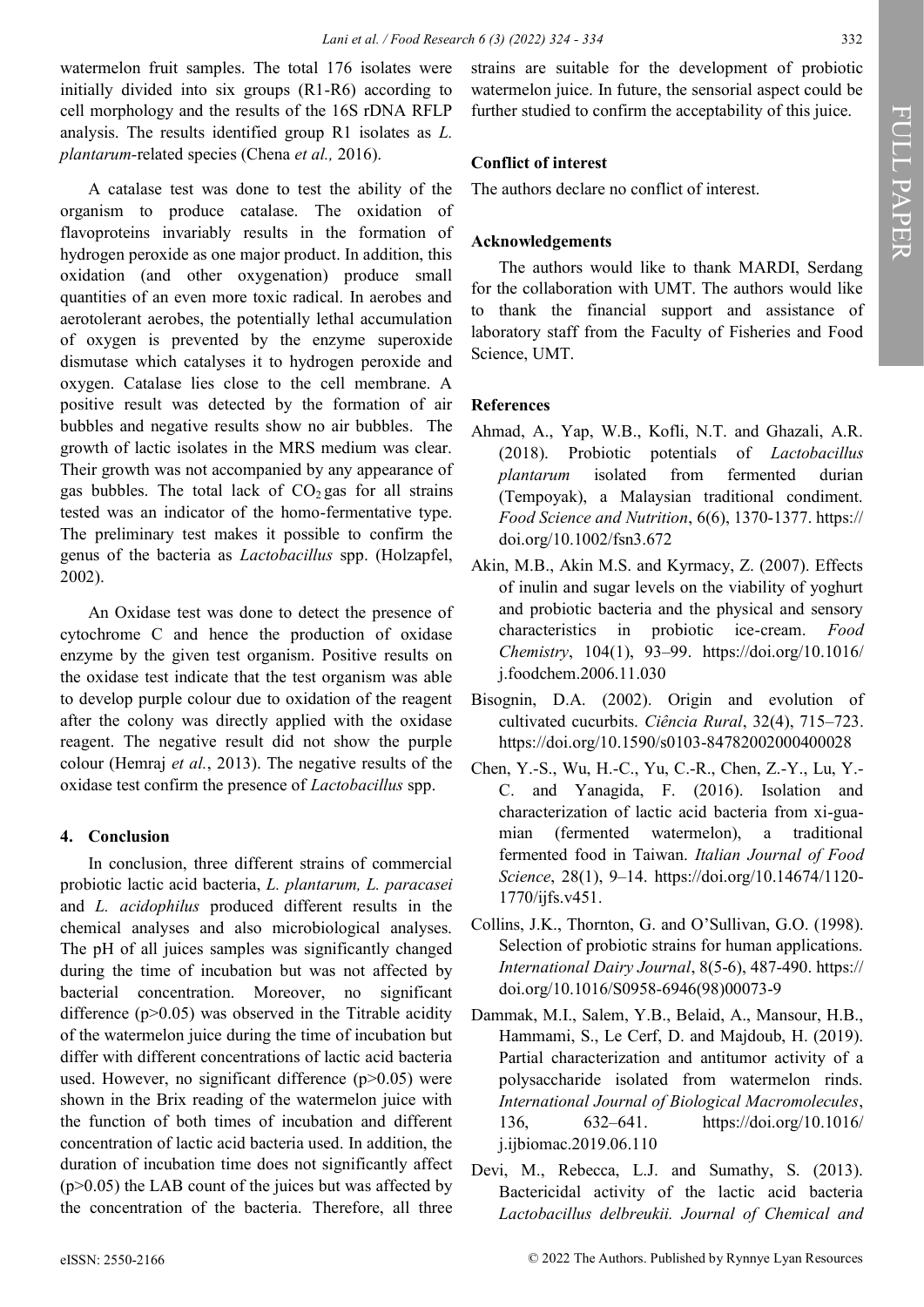# *Pharmaceutical Research*, 5(2), 176-180.

- Edwards, A.J., Vinyard, B.T., Wiley, E.R., Brown, E.D., Collins, J.K. and Perkins-Veazie, P.A. (2003). Consumption of watermelon juice increase plasma concentrations of lycopene and β-carotene in humans. *Nutrition*, 133(4), 1043-1050. https:// doi.org/10.1093/jn/133.4.1043
- Giori, G., de Valdez, G., Holgado A. and Oliver, G. (1985). Effect of pH and temperature on the proteolytic activity of lactic acid bacteria. *Journal Dairy Science*, 68, 2160–2164. https:// doi.org/10.3168/jds.S0022-0302(85)81085-7
- Granato, D., Branco, G.F., Nazzaro, F., Cruz, A.G. and Faria, J.A.F. (2010). Functional Food and Nondairy Probiotic Food Development: Trends, Concepts and Products. *Comprehensive Reviews in Food Science and Food Safety*, 9(3), 292-302. https:// doi.org/10.1111/j.1541-4337.2010.00110.x
- Güler‐Akin, M.B. (2005). The effects of different incubation temperatures on the acetaldehyde content and viable bacteria counts of bio‐yogurt made from ewe's milk. *International Journal of Dairy Technology*, 58(3), 174-179. https://doi.org/10.1111/ j.1471-0307.2005.00209.x
- Hasler, C.M. (2002). Functional foods: Benefits, concerns and challenges - A position paper from the American Council on Science and Health. *Journal of Nutrition*, 132(12), 3772–3781. https:// doi.org/10.1093/jn/132.12.3772
- Hemraj, V., Diksha, S. and Avneet, G. (2013). A review on commonly used biochemical test for bacteria. *Journal of Life Science*, 1(1), 1-7.
- Hitchins, A.D. and Jinneman, K. (2011). BAM: Detection and Enumeration of *Listeria monocytogenes*. Retrieved on September 6, 2019 from FDA Website: http://www.fda.gov/Food/Food Science Research/LaboratoryMethods/ ucm071400.htm.
- Holzapfel, W.H. (2002). Appropriate starter culture technologies for small-scale fermentation in developing countries. *International Journal of Food Microbiology,* 75(3), 197-212. https:// doi.org/10.1016/S0168-1605(01)00707-3
- Hussain, I., Rahman, A. and Atkinson, N. (2009). Quality Comparison of Probiotic and Natural Yogurt. *Pakistan Journal of Nutrition,* 8(1), 9-12. https://doi.org/10.3923/pjn.2009.9.12
- Ishibashi, N. and Shimamura, S. (1993). *Bifidobacteria*: Research and Development in Japan. *Journal of Food Technology*, 47(6) 126, 129–134.
- Khatoon, N., Rajinder, K. and Gupta. (2015). Probiotics Beverages of Sweet Lime and Sugarcane juices and

its Physiochemical, Microbiological and Shelf-life Studies. *Journal of Pharmacognosy and Phytochemistry*, 4(3), 25-34.

- Mousavi, Z.E., Mousavi, S.M., Razavi, S.H., Emam-Djomeh, Z. and Kiani, H. (2011). Fermentation of pomegranate juice by probiotic lactic acid bacteria. *World Journal of Microbiology and Biotechnology*, 27(1), 123–128. https://doi.org/10.1007/s11274-010- 0436-1
- Ninomiya, M., Itoh, T., Fujita, S., Hashizume, T. and Koketsu, M. (2020). Phenolic glycosides from young fruits of *Citrullus lanatus*. *Phytochemistry Letters*, 40(10), 135–138. [https://doi.org/10.1016/](about:blank) [j.phytol.2020.09.014](about:blank)
- Nuraida, A. (2015). A review: Health promoting lactic acid bacteria in traditional Indonesian fermented foods. *Food Science and Human Wellness*, 4(2), 47- 55. https://doi.org/10.1016/j.fshw.2015.06.001
- Ostlie, H., Helland, M.H. and Narvhu, J. (2003). Growth and metabolism of probiotics in milk. *International Journal of Food Microbiology*, 87(1-2), 17- 27. https://doi.org/10.1016/S0168-1605(03)00044-8
- Pakbin, B., Razavi, S.H., Mahmoudi, R. and Gajarbeygi, P. (2014). Producing Probiotic Peach Juice. *Biotechnology and Health Science,* 1(3), 1-5. https:// doi.org/10.17795/bhs-24683
- Papagianni, M. (2012). Metabolic engineering of lactic acid bacteria for the production of industrially important compounds. *Computational and Structural Biotechnology Journal*, 3(4), e201210003. https:// doi.org/10.5936/csbj.201210003
- Ramirez, C., Wacher, M.L., Eslava, C.A. and PerezChabela, M.L. (2013). Probiotic potential of thermotolerant lactic acid bacteria strains isolated from cooked meat products. *International Food Research Journal*, 20(2), 991- 1000.
- Reid, G., Zalai, C. and Gardiner, G. (2001). Urogenital lactobacilli probiotics, reliability and regulatory issues. *Journal Dairy Science*, 84(E. Suppl.), E164- 169. https://doi.org/10.3168/jds.S0022-0302(01) 70211-1
- Romdhane, M.B., Haddar, A., Ghazala, I., Jeddou, K.B., Helbert, C.B. and Ellouz-Chaabouni, S. (2017). Optimization of polysaccharides extraction from watermelon rinds: Structure, functional and biological activities. *Food Chemistry*, 216(2), 355– 364. [https://doi.org/10.1016/j.foodchem.2016.08.056](about:blank)
- Salleh, F., Lani, M.N. and Ismail, N. (2014). Antimicrobial activity of cell-free supernatant of lactic acid bacteria isolated from fermented durian flesh against multiple antibiotic resistances,